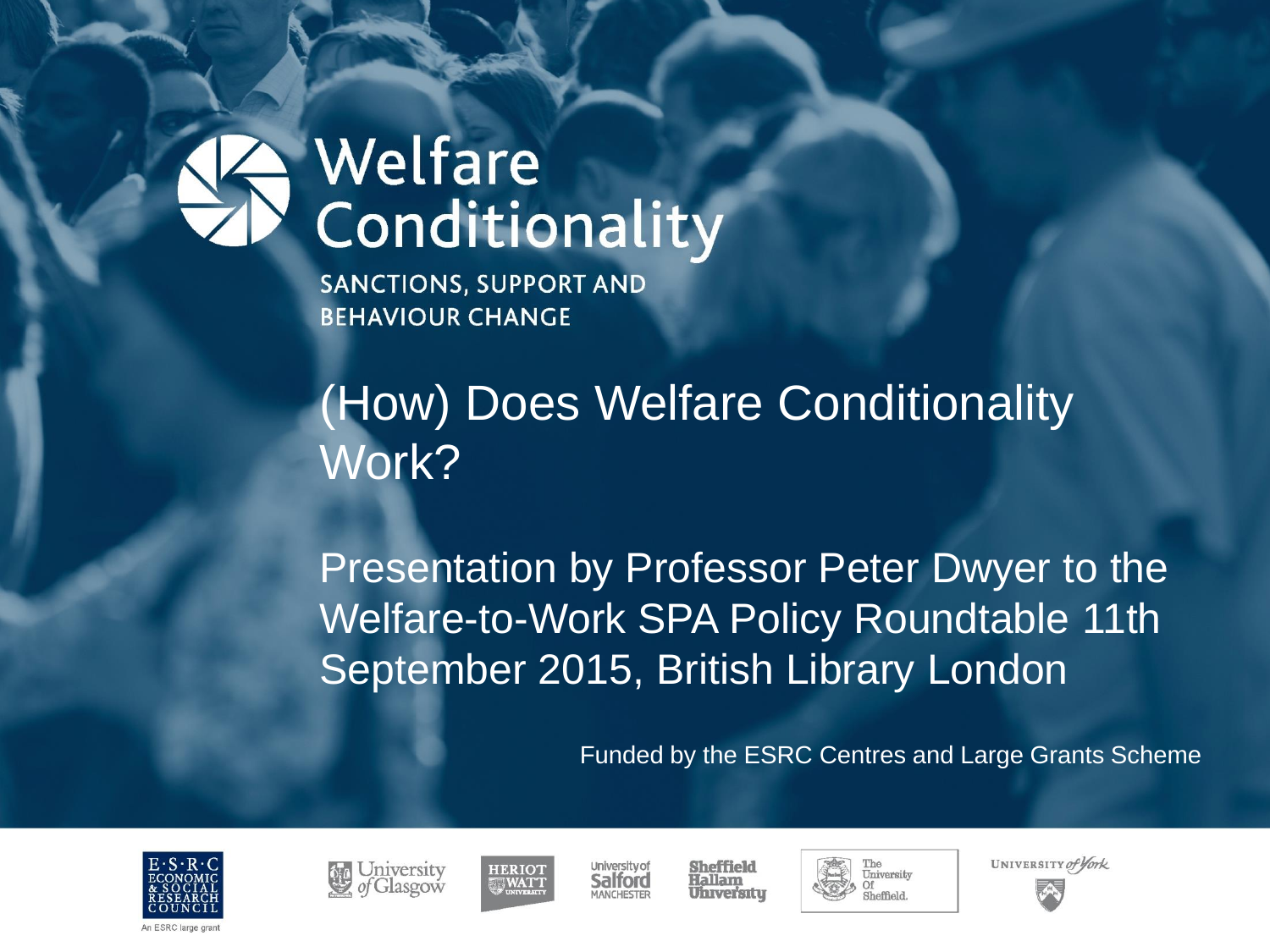# **Welfare Conditionality: Sanctions, Support and Behaviour 2Change (2013-2018)**

#### **Twin aims**

To consider the ethics and **efficacy** of welfare conditionality

### **Explore conditionality across a range of policy domains**

Recipients of social security benefits (unemployed people, lone parents, disabled people, UC), homeless people, social tenants, individuals/families subject to antisocial behaviour orders/family intervention projects, offenders and migrants

#### **Fieldwork with three sets of respondents**

- **Semi-structured interviews with 40 policymakers/actors**
- **24 focus groups with frontline welfare practitioners**
- **Three rounds of repeat QL interviews with a diverse sample of 480** WSU who are subject to conditionality (up to 1440 interviews in total)



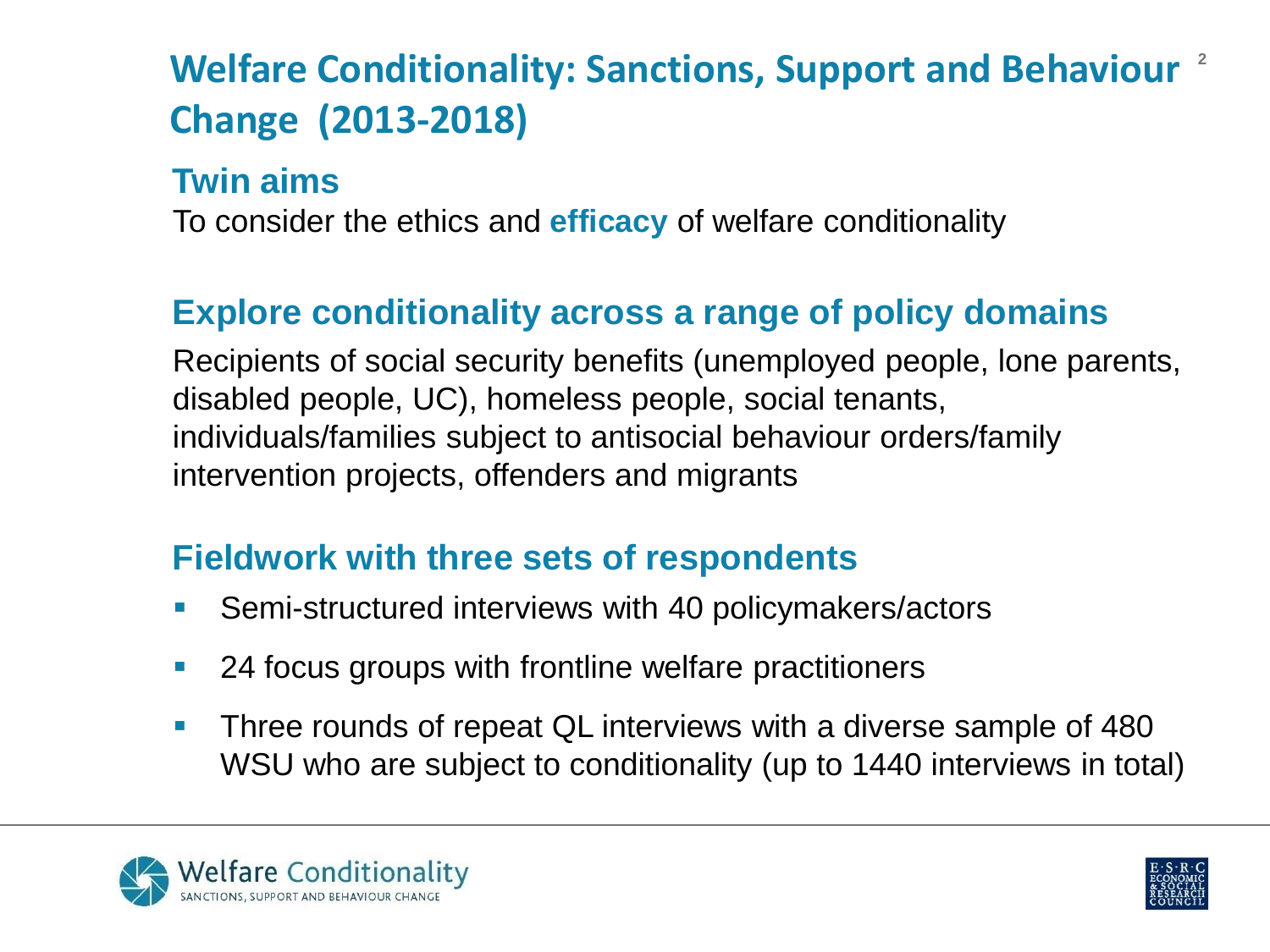# **Welfare conditionality: what is it, how is it intended to work?**

#### **Purpose**

**Realign the relationship between entitlement/support and** conduct/behaviour (Dwyer 1998, 2004; Betzelt & Bothfeld, 2011)

DWP statement 2008: *Conditionality embodies the principle that aspects of state support, usually financial or practical, are dependent on citizens meeting certain conditions which are invariably behavioural*

#### **Aspects**

- **Amorphous** (behaving responsibly) **concrete** (tightly specified) conditionality (Paz-Fuchs, 2008)
- **Conditional** (sanctioning irresponsible behaviour) and **earned**  (rewarding positive behaviour) citizenship (Flint, 2009)
- **Sanctions** and **Support** (sticks and carrots), positive potential for coercive welfare (Phoenix, 2008)



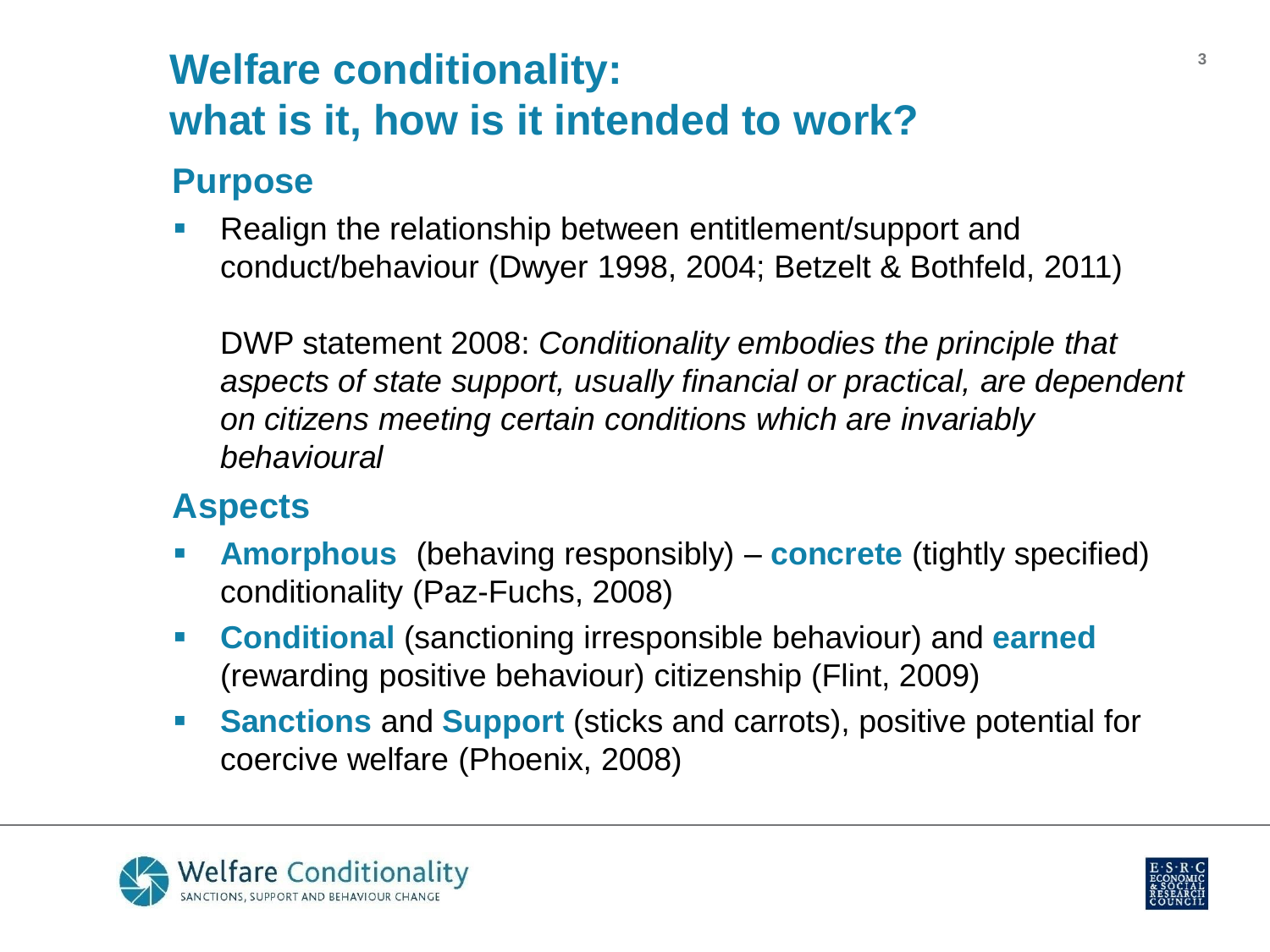## **Case 1: sanctions <sup>4</sup>**

*A missed appointment, they said. They put me under the sanction… I was on zero income. Zero Housing Benefit, zero Council Tax Benefit. Towards the end I put in a nil income form, which activated my Housing Benefit temporarily. But I think once I had nil income for four and a half months…*

*I turned to prostitution. It was the most horrific time of my life. I got raped. I got raped. I got [hesitates] beaten up, raped and buggered, trying to [hesitates] earn money via prostitution. I was working with [two support organisations]. They were liaising with the benefits as well. It made no difference.*

(Jane, sanctioned ESA claimant)



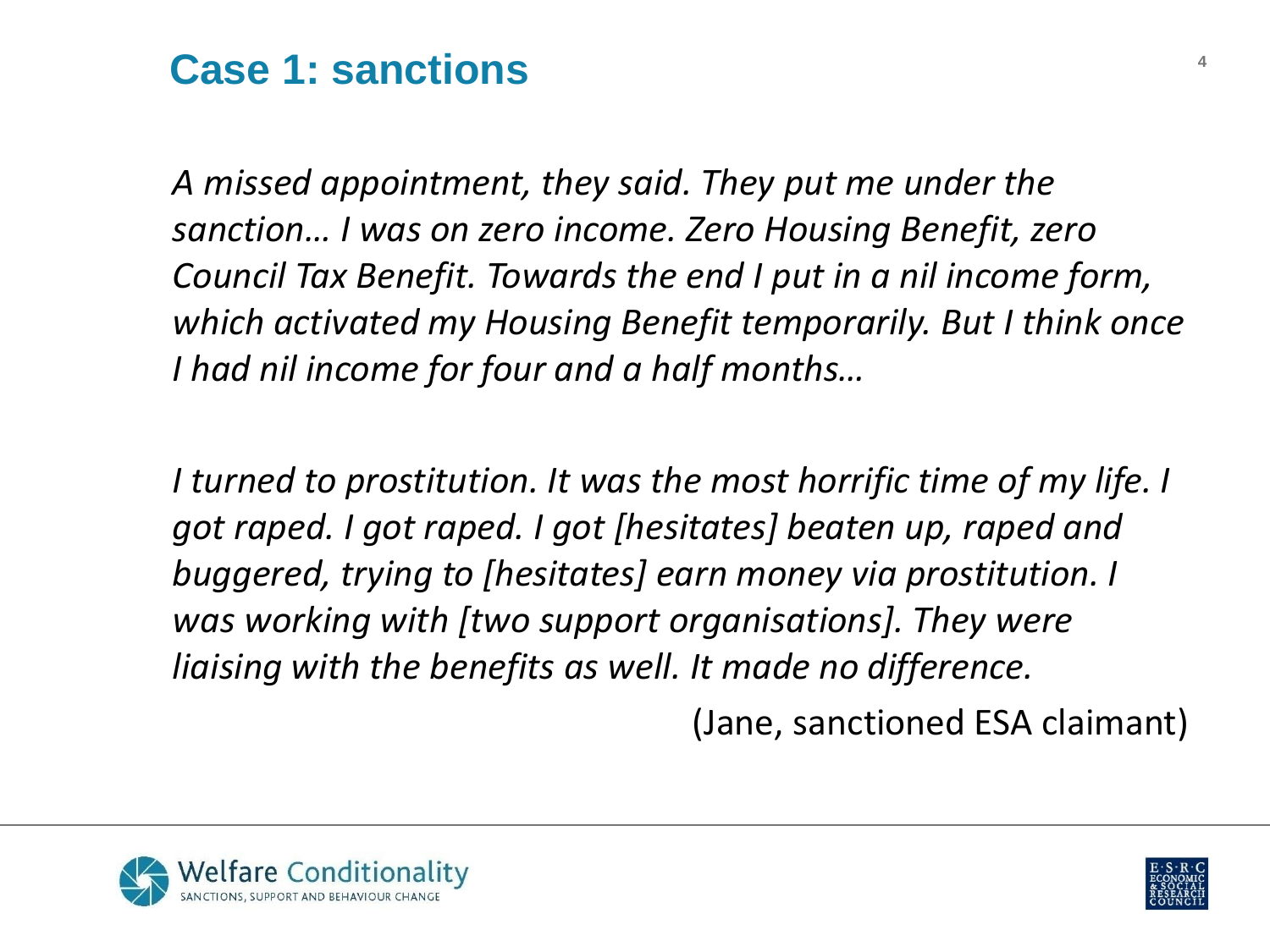## Case 2: support

*[Support organisation] are pukka, everything, paperwork, like support if I've got problems… When I used to feel really low, I used to hit the bottle. Now rather than hit the bottle I'll just ring [support worker] up and he'll say, 'Right do you want to come to speak to someone?' You know, which is great, that's all I need. Whereas if I didn't have them I don't know where I'd be now…* 

*I've never felt more confident. Now I've got my head screwed back on. I've got a job interview for [company] on the 17th through these guys. They're interested in me. So hopefully, fingers crossed, I'll be off benefits and back on proper money. Yes, that's all I want.* 

*(John, ex offender, ESA claimant)* 



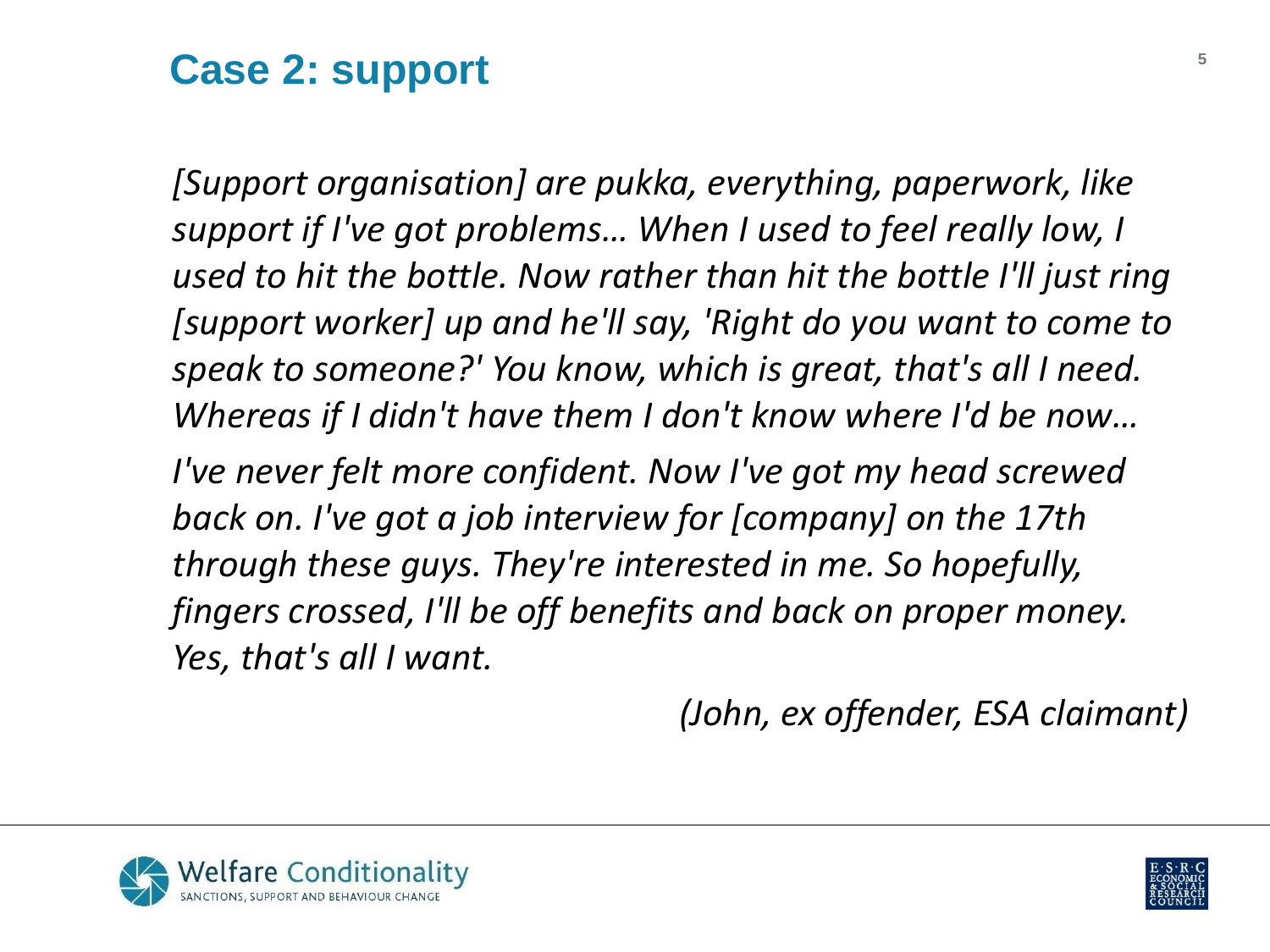## **Behaviour change? <sup>6</sup>**

### **Initial findings**

- **I.** International evidence indicates that benefit sanctions substantially raise exits from benefits, and may increase short-term job entry; but there are unfavourable longer-term outcomes for earnings, job quality and employment retention
- **Those with specific vulnerabilities and individuals with multiple and** complex needs, such as lone parents, disabled people or homeless people, have been disproportionately affected by intensifying welfare conditionality
- **Concerns about the unintended consequences that welfare** conditionality may trigger include: distancing people from support; causing hardship and even destitution; displacing rather than resolving issues such as long-term worklessness and substance misuse; and negative impacts on children



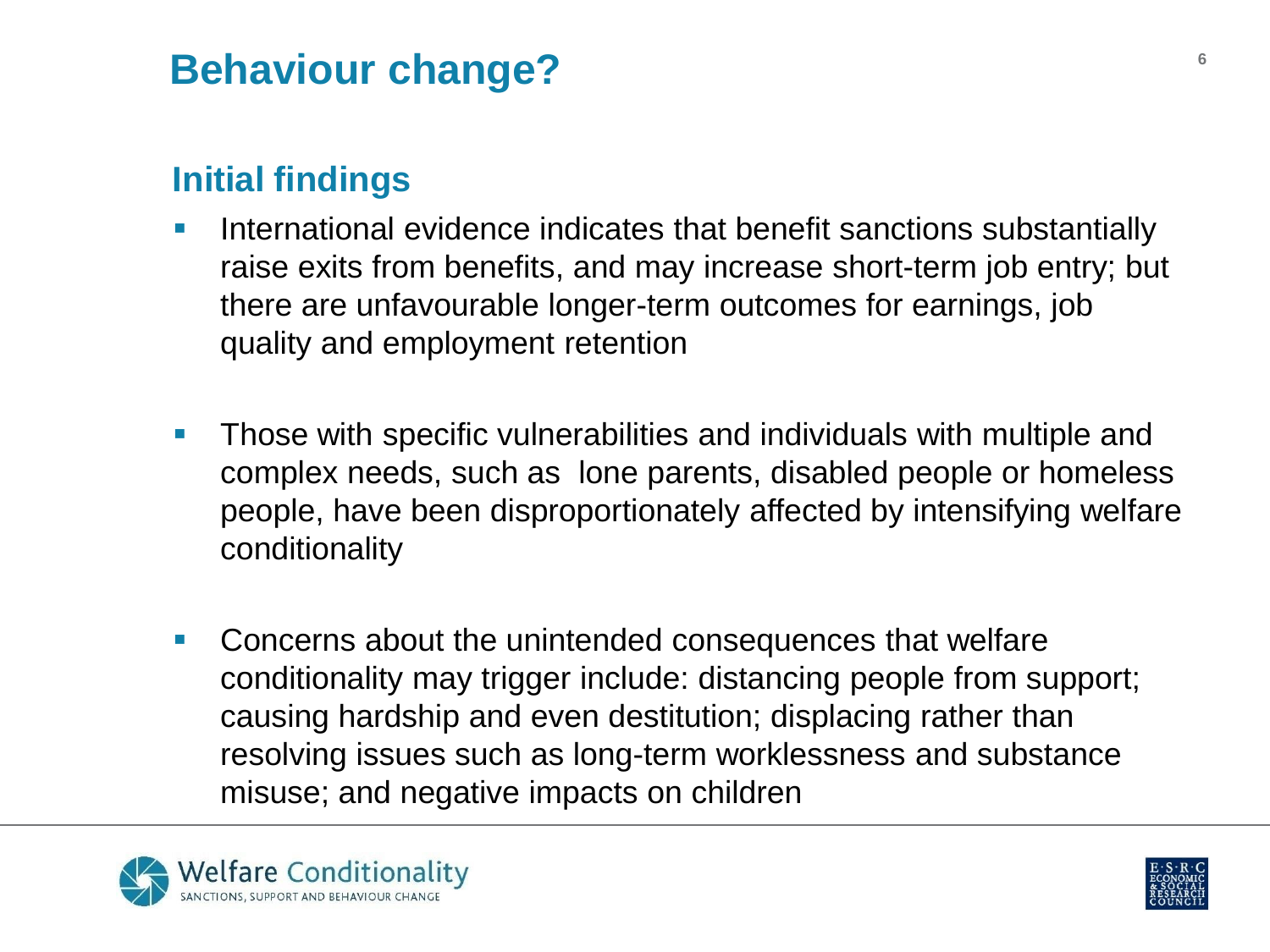## **Early lessons learnt**

- A pressing need for evidence from the sharp end of the conditional welfare state: diverse (positive and negative) outcomes probable
- <sup>21st</sup> century welfare state: increasingly constrained and conditional
- **Sanctions and Support unbalanced**
- **Individual causes and solutions to poverty, unemployment and disability are** being foregrounded as social/structural aspects are marginalised
- **Universal Credit redefines 'welfare dependency'**
- Conditionality: a paradigm underlying current social policy that threatens the rights of claimants (Paz-Fuchs 2008b : 198)